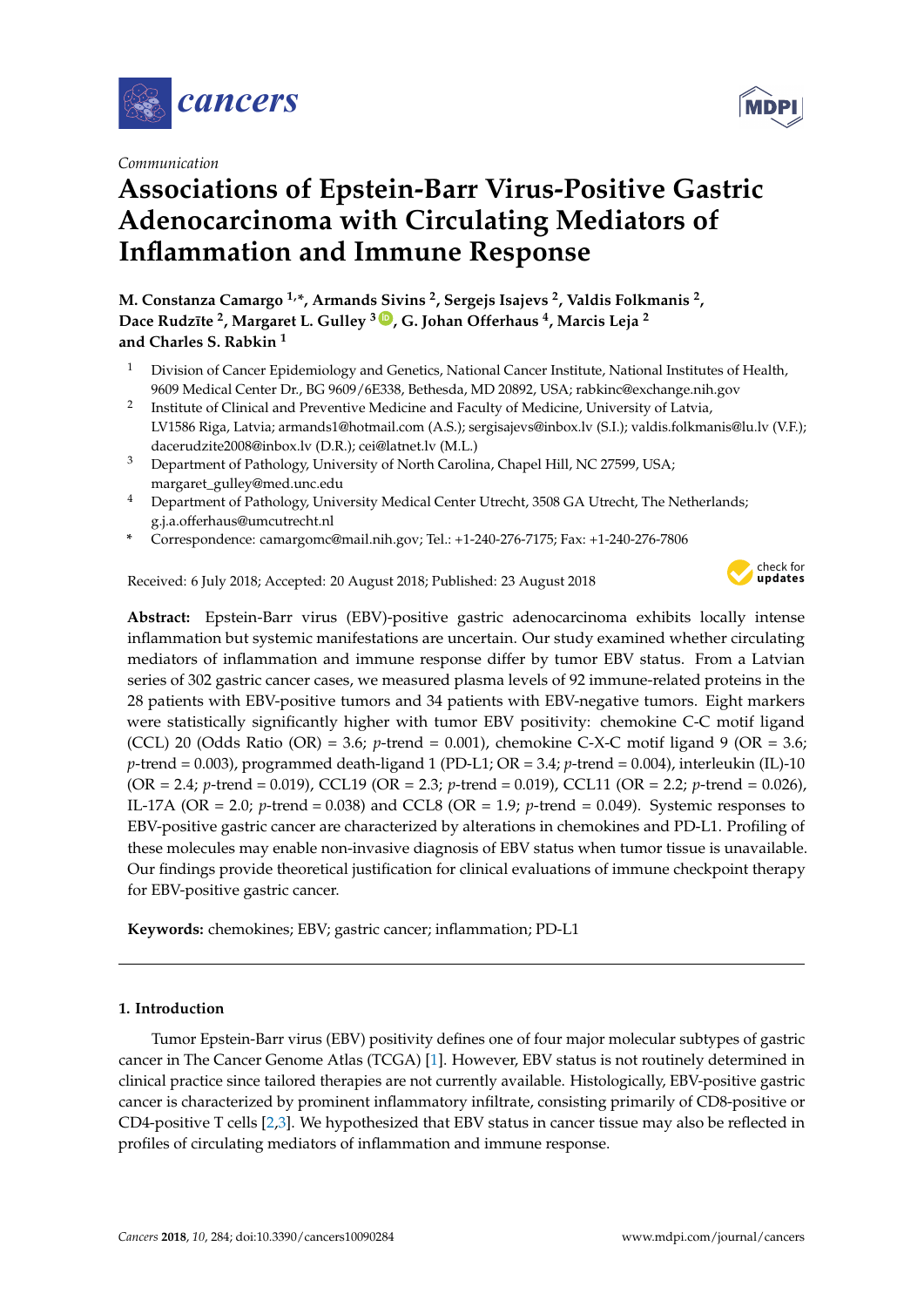# **2. Results**

In line with our frequency-matched sample design, individuals with EBV-positive and -negative tumors had similar demographic and clinicopathological characteristics. Nine markers had undetectable levels in all or almost all samples. Of 83 [ma](#page-1-0)rkers evaluated (Figure 1), eight were statistically significantly higher in patients with EBV-positive tumors vs. those with EBV-negative tumors, including chemokine C-C motif ligand (CCL) 20 (per quantile Odds Ratio (OR) = 3.6; p-trend = 0.001), chemokine C-X-C motif ligand 9 (OR = 3.6; *p*-trend = 0.003), programmed death-ligand 1 (PD-L1; OR = 3.4; *p*-trend = 0.004), interleukin (IL)-10 (OR = 2.4; *p*-trend = 0.019), CCL19 (OR = 2.3; p-trend = 0.019), CCL11 (OR = 2.2; p-trend = 0.026), IL-17A (OR = 2.0; p-trend = 0.038), and CCL8 .<br>(OR = 1.9; p-trend = 0.049). Tertile-specific ORs and area under the receiver operating characteristic curve (AUC) are presented in the Table [1.](#page-2-0) The 28 pair-wise Spearman correlations among these eight markers ranged from 0.14 to 0.71, of which 24 were statistically significant. A model combining the top markers ranged from 0.14 to 0.14, or markers were statistically significant. A model combining the chemical protop three markers, CCL20, CXCL19 and PD-L1, discriminated tumor EBV status with an AUC of 0.82.

<span id="page-1-0"></span>

**Figure 1.** Age- and sex-adjusted odds ratios and 95% confidence intervals for associations (per **Figure 1.** Age- and sex-adjusted odds ratios and 95% confidence intervals for associations (per quartile) between tumor EBV positivity and 83 circulating mediators of inflammation and immune response.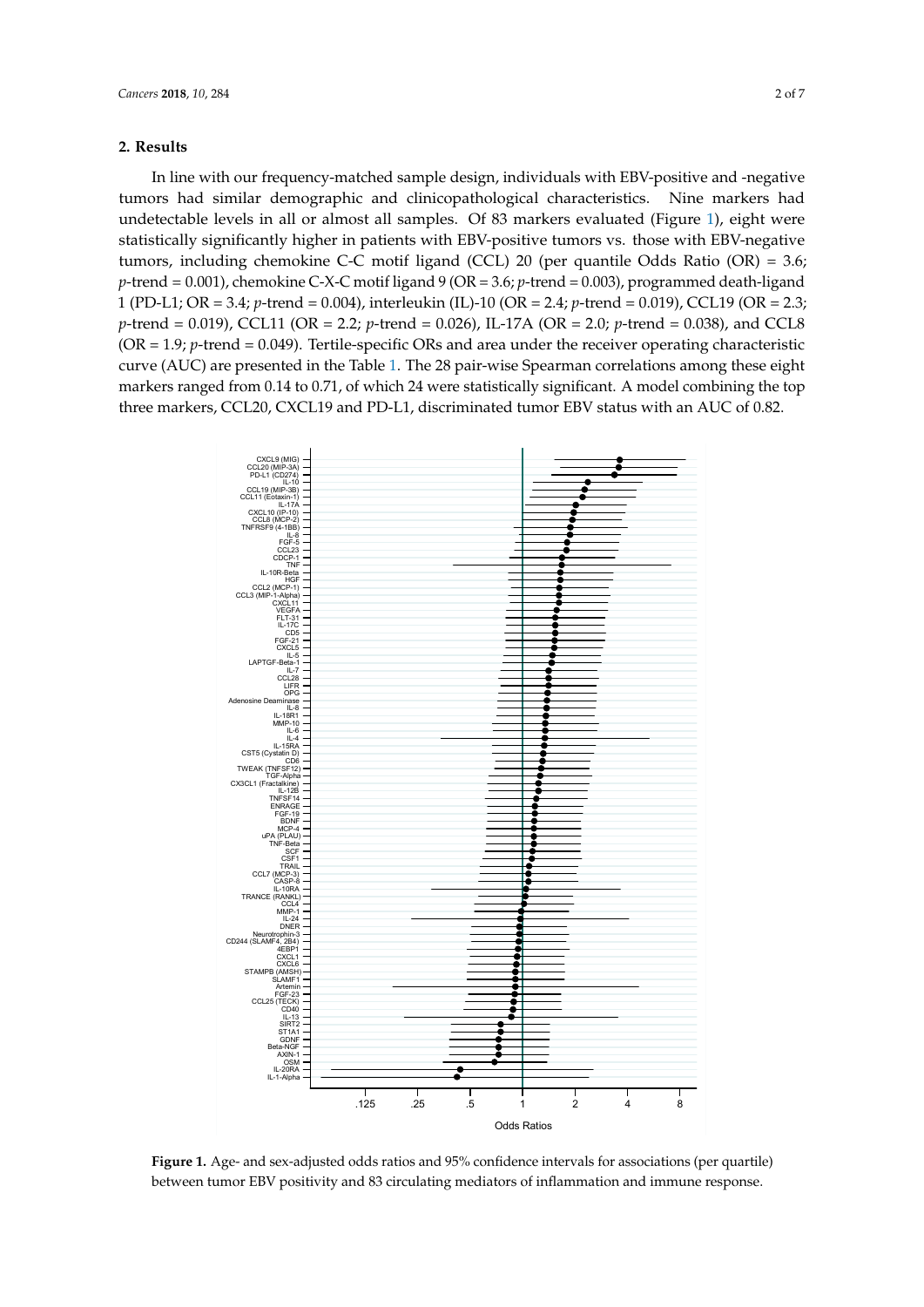| <b>Protein (Other Names)</b>                               | <b>Marker Level Tertile</b> | Age- and Sex-Adjusted OR<br>(95% CI) |
|------------------------------------------------------------|-----------------------------|--------------------------------------|
| CCL20 (MIP-3A)                                             | 1                           | 1.0                                  |
|                                                            | $\overline{c}$              | $2.33(0.57-9.49)$                    |
|                                                            | $\overline{3}$              | 12.30 (2.68-56.36)                   |
|                                                            | $p$ -trend                  | 0.001                                |
|                                                            | <b>AUC</b>                  | 0.76                                 |
| CXCL9 (MIG,<br>EBV-induced molecule 1<br>ligand chemokine) | $\mathbf{1}$                | 1.0                                  |
|                                                            | 2                           | $2.17(0.44 - 10.81)$                 |
|                                                            | 3                           | 11.49 (2.08-63.55)                   |
|                                                            | $p$ -trend                  | 0.003                                |
|                                                            | <b>AUC</b>                  | 0.74                                 |
| PD-L1 (CD274)                                              | $\mathbf{1}$                | 1.0                                  |
|                                                            | $\overline{2}$              | $5.80(0.96 - 35.18)$                 |
|                                                            | 3                           | 13.73 (2.21-85.07)                   |
|                                                            | $p$ -trend                  | 0.004                                |
|                                                            | <b>AUC</b>                  | 0.73                                 |
| $IL-10$                                                    | $\mathbf{1}$                | 1.0                                  |
|                                                            | $\overline{2}$              | $2.91(0.73 - 11.61)$                 |
|                                                            | 3                           | $5.72(1.33 - 24.65)$                 |
|                                                            | $p$ -trend                  | 0.019                                |
|                                                            | <b>AUC</b>                  | 0.67                                 |
| CCL19 (MIP-3B)                                             | $\mathbf{1}$                | 1.0                                  |
|                                                            | 2                           | $1.12(0.30-4.20)$                    |
|                                                            | 3                           | $5.03(1.30-19.49)$                   |
|                                                            | $p$ -trend                  | 0.019                                |
|                                                            | <b>AUC</b>                  | 0.67                                 |
| CCL11 (Eotaxin-1)                                          | $\mathbf{1}$                | 1.0                                  |
|                                                            | $\overline{c}$              | $1.57(0.41 - 6.09)$                  |
|                                                            | 3                           | $4.74(1.18-19.02)$                   |
|                                                            | $p$ -trend                  | 0.026                                |
|                                                            | <b>AUC</b>                  | 0.70                                 |
| $IL-17A$                                                   | 1                           | 1.0                                  |
|                                                            | 2                           | $4.29(1.11 - 16.64)$                 |
|                                                            | 3                           | $4.28(1.09 - 16.80)$                 |
|                                                            | $p$ -trend                  | 0.038                                |
|                                                            | <b>AUC</b>                  | 0.67                                 |
| CCL8 (MCP-2)                                               | $\mathbf{1}$                | 1.0                                  |
|                                                            | 2                           | $2.10(0.56 - 7.88)$                  |
|                                                            | 3                           | $3.72(1.01 - 13.75)$                 |
|                                                            | <i>p</i> -trend             | 0.049                                |
|                                                            | AUC                         | 0.67                                 |

<span id="page-2-0"></span>Table 1. Circulating inflammatory proteins statistically significantly associated with tumor EBV positivity.

Abbreviations: OR, odds ratio; CI, confidence interval; AUC, area under the receiver operating characteristic curve.

We next examined mRNA levels of these eight markers in tumor tissue of 24 EBV-positive and 238 EBV-negative gastric cancers in data from TCGA. Tumor EBV positivity was similarly associated with higher tissue expression of all eight markers, with statistically significant age- and sex-adjusted ORs for CCL20, CXCL19, PD-L1 and IL-10 (Figure [2\)](#page-3-0).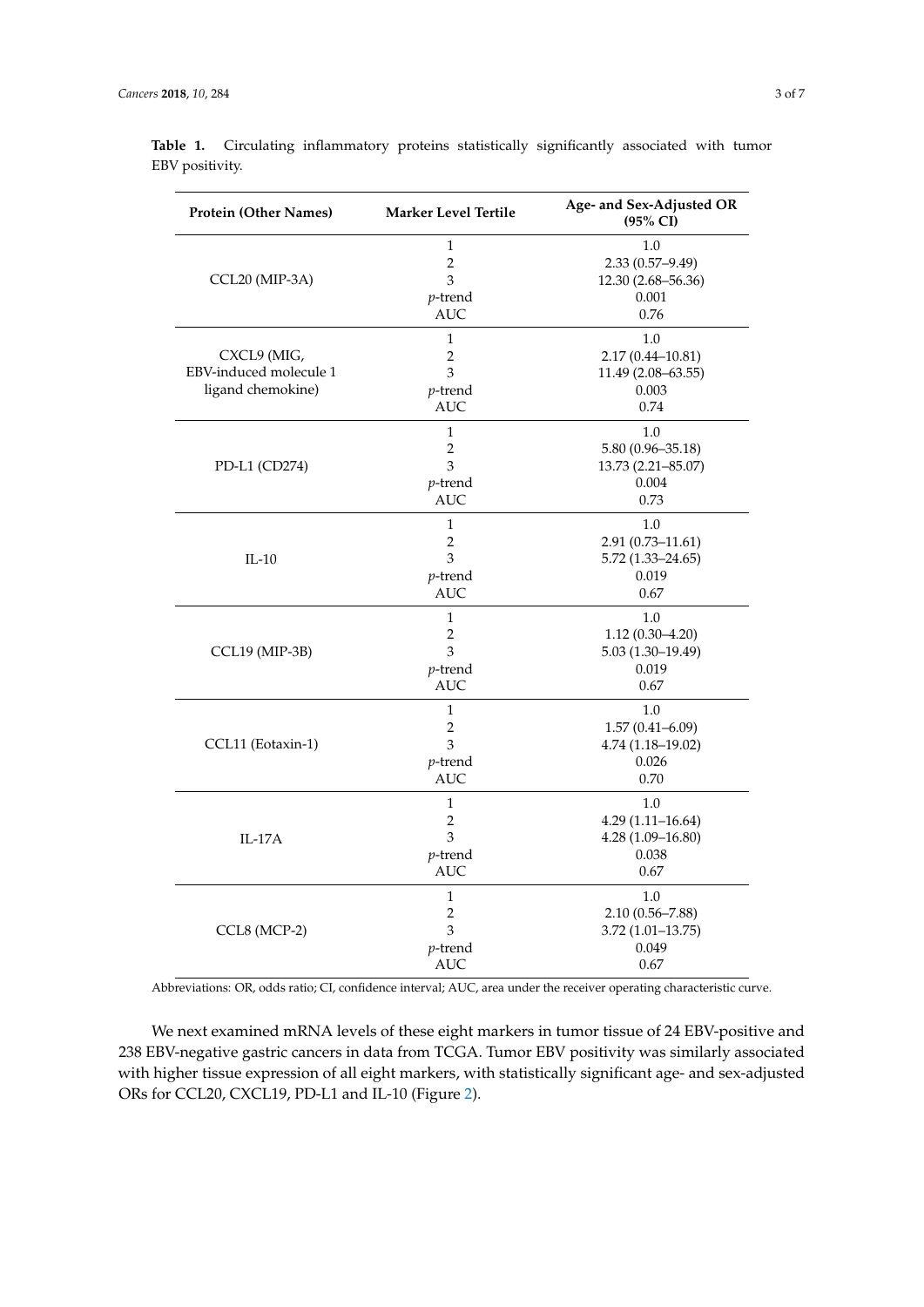<span id="page-3-0"></span>

**Figure 2.** Age- and sex-adjusted odds ratios and 95% confidence intervals for associations between tumor EBV positivity and tumor mRNA expression of eight mediators of inflammation and immune response in gastric cancer from TCGA.

#### **3. Discussion**

All but one of our statistically significant inflammation-related molecules have been implicated in host response to EBV infection and/or pathophysiology of EBV-related nasopharyngeal carcinoma (NPC) and lymphoma. CCL20 is a T-cell chemoattractant that regulates leukocyte trafficking through lymphoid tissues and sites of inflammation. This CC-chemokine is known to be up-regulated in tumor tissue of NPC and some EBV-associated lymphomas, and is induced by EBV nuclear antigen 1 in vitro [\[4\]](#page-5-3). Serum levels were found to be significantly higher in patients with untreated NPC, recurrent disease or distant metastases as compared to cancer-free controls, patients in remission, and long-term disease-free patients, respectively [\[5\]](#page-5-4). Additionally, functional assays showed that  $CCL20$  contributed to migration and invasion of NPC cells in vitro and was effectively inhibited by specific knockdown [\[5\]](#page-5-4).

CXCL9 is an interferon gamma (IFN- $\gamma$ )-inducible chemokine that upon binding to its receptor CXCR3 elicits chemotactic activity on T cells. CXCL9 expression is significantly elevated in NPC tumor tissue. Moreover, circulating protein levels are associated with tumor burden and aggressiveness as well as EBV DNA load  $[6]$ .

The programmed death-1 (PD-1) pathway is an important regulator of antimicrobial and self-reactive T cell responses and a new target in cancer immunotherapy. Elevated PD-L1 expression is a feature of NPC and other EBV-associated malignancies [\[7\]](#page-5-6). EBV latent membrane protein (LMP) 1 cooperates with IFN- $\gamma$  pathways to regulate PD-L1 [\[8\]](#page-5-7). In agreement, expression of PD-L1 is suppressed by knocking down LMP1 in EBV-positive cell lines. Furthermore, higher levels of PD-L1 are associated with worse disease-free survival in NPC patients.

IL-10 is a cytokine with strong anti-inflammatory properties that can be induced by several EBV gene products, including immediate-early protein Zta, LMP1 and EBV-encoded RNA (EBER) [\[9\]](#page-5-8). In B cells, IL-10 expression is enhanced by viral LMP2A which induces phosphorylation of STAT3 through activation of PI3K and BTK [\[10\]](#page-5-9). Circulating IL-10 levels are frequently elevated in patients with NPC as compared to healthy controls  $[11]$ .

CCL19 is a chemokine that may play a role in normal lymphocyte recirculation and homing as well as in inflammatory and immunological responses. One of its receptors, CCR7, is induced by EBV and is thought to mediate viral effects on B lymphocytes.

CCL11 is a chemokine that selectively recruits eosinophils. CCL11 expression is significantly higher in Hodgkin lymphoma tissue [\[12\]](#page-5-11).

IL-17A is a pro-inflammatory cytokine that induces production of other cytokines, chemokines, and prostaglandins. In vitro, IL-17 production is enhanced by EBV [\[13\]](#page-5-12).

Finally, CCL8 is a chemokine secreted from antigen presenting cells, for which an association with EBV remains uncertain.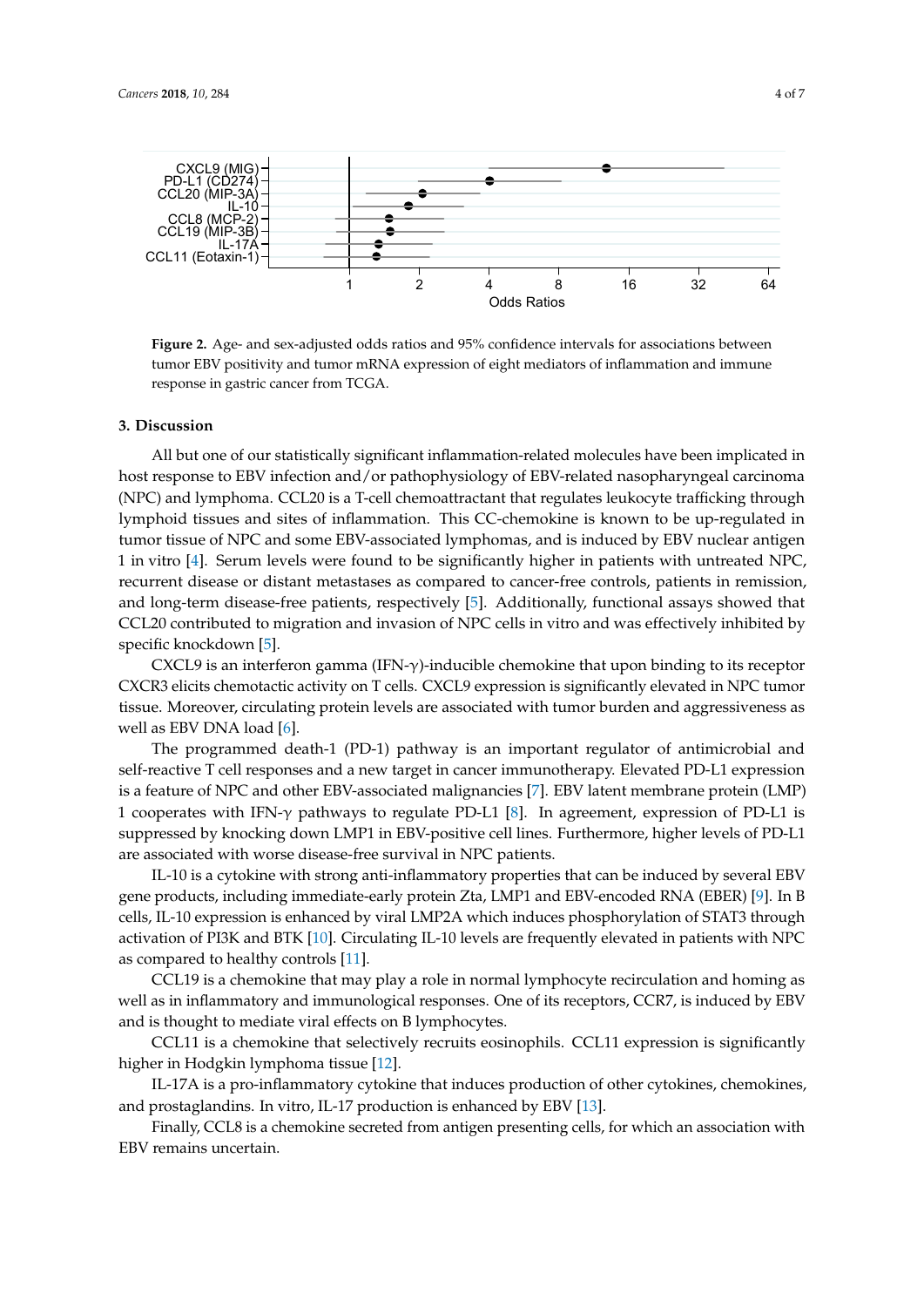# **4. Patients and Methods**

We evaluated tumor EBV status for 302 gastric cancer patients consecutively treated between 2009 and 2016 at Riga East University Hospital, Latvia. Formalin-fixed paraffin-embedded tumors (in microarrays) were assessed by in situ hybridization for EBER, the gold standard assay for detecting latent infection, using a standard method as previously described [\[14\]](#page-6-0). A tumor was considered EBV-negative if EBER staining was undetected or only expressed in benign-appearing lymphoid cells, and EBV-positive if EBER was localized to the nucleus of malignant epithelial cells. The 28 patients with EBV-positive adenocarcinoma were frequency-matched to 34 with EBV-negative tumors by age at diagnosis (overall mean, 63 years), sex (89% males), anatomical subsite (5% cardia, 95% non-cardia) and Lauren histological type (24% diffuse, 61% intestinal, 15% mixed/unspecified). The original study was approved by the ethical committees of the Riga East University Hospital Support Foundation and of the Riga East University Hospital. All participants signed an informed consent form. The current analysis was exempted from National Institutes of Health (NIH) Institutional Review Board evaluation by the NIH Office of Human Subjects Research Protections (ID#: 17-NCI-00104, 21 April 2017).

Pre-treatment EDTA plasma was measured for 92 protein markers on the Proseek Multiplex Inflammation I panel (Olink Proteomics, Sweden) using the Fluidigm BioMark HD real-time polymerase chain reaction platform, as described previously [\[15\]](#page-6-1). Values were expressed as Normalized Protein eXpression (NPX) units, which represent relative quantification of protein levels. NPX values below the lower limit of detection (LLOD) were replaced by LLOD/2. Nine markers had undetectable levels in all or almost all samples (IL-2, IL-2R-beta, IL-20, IL-22R-alpha 1, IL-33, INF-gamma, Leukemia Inhibitory Factor, Thymic Stromal Lymphopoietin, and Neurturin) and were excluded from analysis. Coefficients of variation for the remaining markers were <30%. Laboratory staff was blinded to tumor EBV status.

The 83 evaluable proteins were analyzed as categorical variables with two or three levels based on proportion of individuals with measurements less than LLOD, as follows. Markers with <25% of individuals below the LLOD ( $n = 73$ ) were categorized into tertiles (based on the distribution among all individuals); markers with 25% to 50% of individuals below the LLOD (*n* = 2) were categorized as less than LLOD and below and above the median; and markers with 75% to 90% of individuals below the LLOD  $(n = 8)$  were categorized as undetectable and detectable. For variables with three groups, tests for linear trend were performed by assigning values of 0, 1, and 2 and modeling as ordinal variables. Unconditional logistic regression was used to calculate ORs and 95% confidence intervals for the associations of the ordinal variables and individual marker tertiles with tumor EBV positivity. Models were adjusted for age and sex. AUCs were generated to assess the diagnostic accuracy of each marker. Correlations among markers were evaluated by Spearman rank correlation. *p* values <0.05 were considered statistically significant. We did not adjust for multiple comparisons because of the exploratory nature of the study. All statistical analyses were performed using STATA version 14 (Stata Corporation, College Station, TX, USA).

# **5. Conclusions**

Our study represents the first comprehensive investigation of circulating inflammation-related proteins and EBV-positive gastric cancer. These data indicate that the local alterations of specific chemokines and PD-L1 characterizing EBV-positive gastric tumors are reflected in the systemic circulation. Profiling of these molecules may enable non-invasive diagnosis of EBV-positive gastric cancer and facilitate etiologic and translational studies in large-scale prospective cohorts that lack tumor specimens. These blood-based tests may prove more generally useful for monitoring of tumor burden. Our findings also provide theoretical support for evaluating PD-1 blockade and other immunomodulatory therapies for patients with EBV-positive gastric cancer.

**Author Contributions:** Conceptualization and methodology: M.C.C., C.S.R.; Acquisition of data: A.S., S.I., V.F., D.R., M.L.G., G.J.O., M.L.; Analysis and interpretation of data: M.C.C., S.I., M.L.G., C.S.R.; Original draft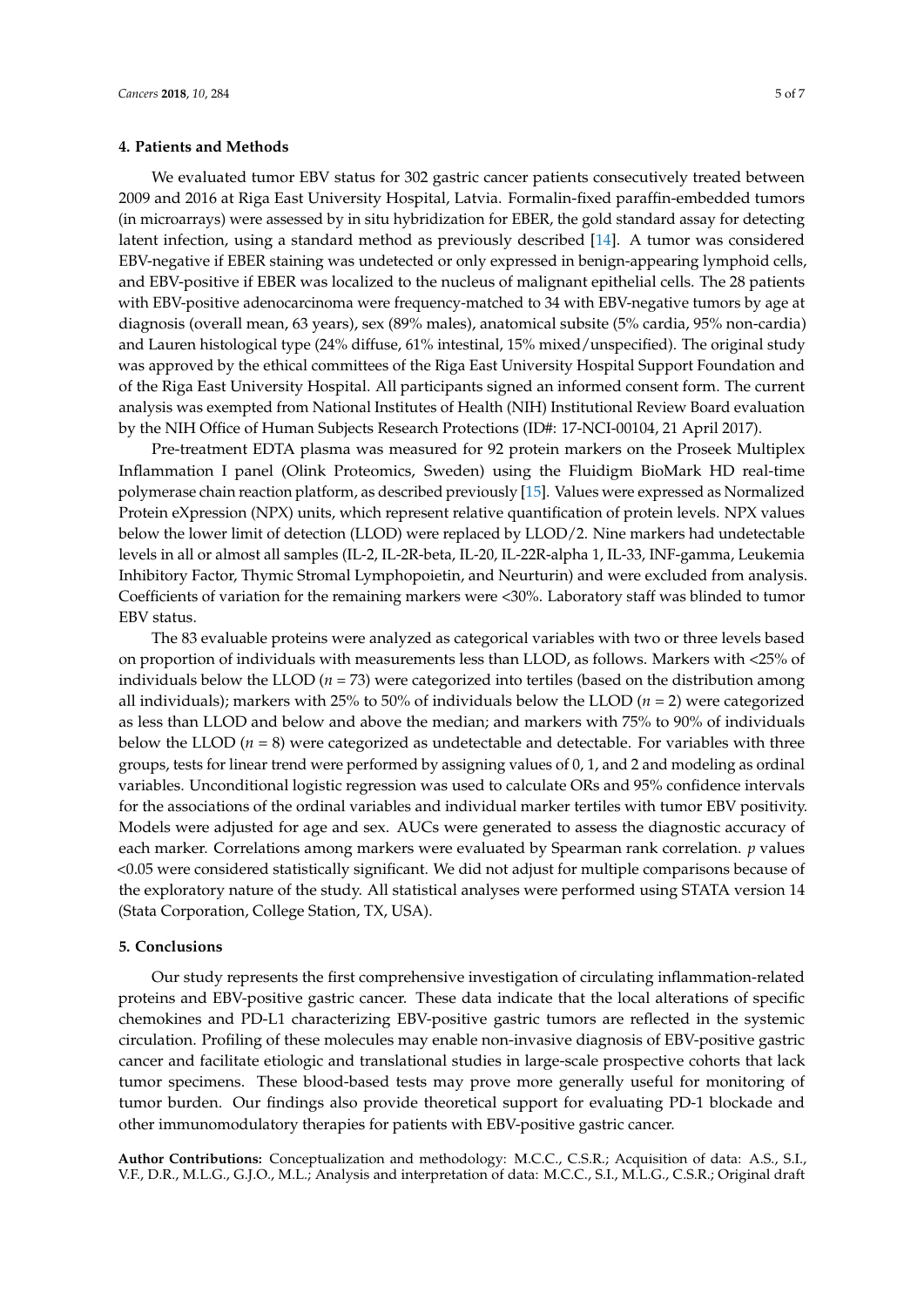preparation: M.C.C., C.S.R.; Review and editing of the manuscript for important intellectual content: All authors; Statistical analysis: M.C.C., C.S.R.; Funding acquisition: G.J.O., M.L., C.S.R.; Supervision: M.L., C.S.R.

**Funding:** This research work was supported by the ERDF project in Latvia, "*H. pylori* risk stratification, optimization of management and interplay with other gastric microbiota within major cancer prevention studies of international scope," University of North Carolina Department of Pathology and U.S. National Cancer Institute (NCI) Center Core Support Grant (2P30CA016086-40) to Lineberger Comprehensive Cancer Center, and the Intramural Research Program of the U.S. NCI.

**Conflicts of Interest:** The authors declare no conflict of interest.

# **References**

- <span id="page-5-0"></span>1. The Cancer Genome Atlas Research Network. Comprehensive molecular characterization of gastric adenocarcinoma. *Nature* **2014**, *513*, 202–209. [\[CrossRef\]](http://dx.doi.org/10.1038/nature13480) [\[PubMed\]](http://www.ncbi.nlm.nih.gov/pubmed/25079317)
- <span id="page-5-1"></span>2. Kuzushima, K.; Nakamura, S.; Nakamura, T.; Yamamura, Y.; Yokoyama, N.; Fujita, M.; Kiyono, T.; Tsurumi, T. Increased frequency of antigen-specific CD8(+) cytotoxic t lymphocytes infiltrating an epstein-barr virus-associated gastric carcinoma. *J. Clin. Investig.* **1999**, *104*, 163–171. [\[CrossRef\]](http://dx.doi.org/10.1172/JCI6062) [\[PubMed\]](http://www.ncbi.nlm.nih.gov/pubmed/10411545)
- <span id="page-5-2"></span>3. van Beek, J.; zur Hausen, A.; Kranenbarg, E.K.; van de Velde, C.J.H.; Middeldorp, J.M.; van den Brule, A.J.C.; Meijer, C.J.L.M.; Bloemena, E. EBV-positive gastric adenocarcinomas: A distinct clinicopathologic entity with a low frequency of lymph node involvement. *J. Clin. Oncol.* **2004**, *22*, 664–670. [\[CrossRef\]](http://dx.doi.org/10.1200/JCO.2004.08.061) [\[PubMed\]](http://www.ncbi.nlm.nih.gov/pubmed/14966089)
- <span id="page-5-3"></span>4. Gourzones, C.; Barjon, C.; Busson, P. Host-tumor interactions in nasopharyngeal carcinomas. *Semin. Cancer Biol.* **2012**, *22*, 127–136. [\[CrossRef\]](http://dx.doi.org/10.1016/j.semcancer.2012.01.002) [\[PubMed\]](http://www.ncbi.nlm.nih.gov/pubmed/22249142)
- <span id="page-5-4"></span>5. Chang, K.P.; Hao, S.P.; Chang, J.H.; Wu, C.C.; Tsang, N.M.; Lee, Y.S.; Hsu, C.L.; Ueng, S.H.; Liu, S.C.; Liu, Y.L.; et al. Macrophage inflammatory protein-3alpha is a novel serum marker for nasopharyngeal carcinoma detection and prediction of treatment outcomes. *Clin. Cancer Res.* **2008**, *14*, 6979–6987. [\[CrossRef\]](http://dx.doi.org/10.1158/1078-0432.CCR-08-0090) [\[PubMed\]](http://www.ncbi.nlm.nih.gov/pubmed/18980993)
- <span id="page-5-5"></span>6. Hsin, L.J.; Kao, H.K.; Chen, I.H.; Tsang, N.M.; Hsu, C.L.; Liu, S.C.; Chang, Y.S.; Chang, K.P. Serum CXCL9 levels are associated with tumor progression and treatment outcome in patients with nasopharyngeal carcinoma. *PLoS ONE* **2013**, *8*, e80052. [\[CrossRef\]](http://dx.doi.org/10.1371/journal.pone.0080052) [\[PubMed\]](http://www.ncbi.nlm.nih.gov/pubmed/24278236)
- <span id="page-5-6"></span>7. Chen, B.J.; Chapuy, B.; Jing, O.Y.; Sun, H.H.; Roemer, M.G.M.; Xu, M.L.; Yu, H.B.; Fletcher, C.D.M.; Freeman, G.J.; Shipp, M.A.; et al. PD-L1 expression is characteristic of a subset of aggressive B-cell lymphomas and virus-associated malignancies. *Clin. Cancer Res.* **2013**, *19*, 3462–3473. [\[CrossRef\]](http://dx.doi.org/10.1158/1078-0432.CCR-13-0855) [\[PubMed\]](http://www.ncbi.nlm.nih.gov/pubmed/23674495)
- <span id="page-5-7"></span>8. Fang, W.; Zhang, J.; Hong, S.; Zhan, J.; Chen, N.; Qin, T.; Tang, Y.; Zhang, Y.; Kang, S.; Zhou, T.; et al. EBV-driven LMP1 and IFN-gamma up-regulate PD-L1 in nasopharyngeal carcinoma: Implications for oncotargeted therapy. *Oncotarget* **2014**, *5*, 12189–12202. [\[CrossRef\]](http://dx.doi.org/10.18632/oncotarget.2608) [\[PubMed\]](http://www.ncbi.nlm.nih.gov/pubmed/25361008)
- <span id="page-5-8"></span>9. Lee, C.H.; Yeh, T.H.; Lai, H.C.; Wu, S.Y.; Su, I.J.; Takada, K.; Chang, Y. Epstein-Barr virus Zta-induced immunomodulators from nasopharyngeal carcinoma cells upregulate interleukin-10 production from monocytes. *J. Virol.* **2011**, *85*, 7333–7342. [\[CrossRef\]](http://dx.doi.org/10.1128/JVI.00182-11) [\[PubMed\]](http://www.ncbi.nlm.nih.gov/pubmed/21543473)
- <span id="page-5-9"></span>10. Incrocci, R.; Barse, L.; Stone, A.; Vagvala, S.; Montesano, M.; Subramaniam, V.; Swanson-Mungerson, M. Epstein-barr virus latent membrane protein 2A (LMP2A) enhances IL-10 production through the activation of bruton's tyrosine kinase and STAT3. *Virology* **2016**, *500*, 96–102. [\[CrossRef\]](http://dx.doi.org/10.1016/j.virol.2016.10.015) [\[PubMed\]](http://www.ncbi.nlm.nih.gov/pubmed/27792904)
- <span id="page-5-10"></span>11. Chang, K.P.; Chang, Y.T.; Wu, C.C.; Liu, Y.L.; Chen, M.C.; Tsang, N.M.; Hsu, C.L.; Chang, Y.S.; Yu, J.S. Multiplexed immunobead-based profiling of cytokine markers for detection of nasopharyngeal carcinoma and prognosis of patient survival. *Head Neck* **2011**, *33*, 886–897. [\[CrossRef\]](http://dx.doi.org/10.1002/hed.21557) [\[PubMed\]](http://www.ncbi.nlm.nih.gov/pubmed/21560180)
- <span id="page-5-11"></span>12. Teruya-Feldstein, J.; Jaffe, E.S.; Burd, P.R.; Kingma, D.W.; Setsuda, J.E.; Tosato, G. Differential chemokine expression in tissues involved by hodgkin's disease: Direct correlation of eotaxin expression and tissue eosinophilia. *Blood* **1999**, *93*, 2463–2470. [\[PubMed\]](http://www.ncbi.nlm.nih.gov/pubmed/10194423)
- <span id="page-5-12"></span>13. Rahal, E.A.; Hajjar, H.; Rajeh, M.; Yamout, B.; Abdelnoor, A.M. Epstein-barr virus and human herpes virus 6 type a DNA enhance IL-17 production in mice. *Viral Immunol.* **2015**, *28*, 297–302. [\[CrossRef\]](http://dx.doi.org/10.1089/vim.2014.0129) [\[PubMed\]](http://www.ncbi.nlm.nih.gov/pubmed/25870901)